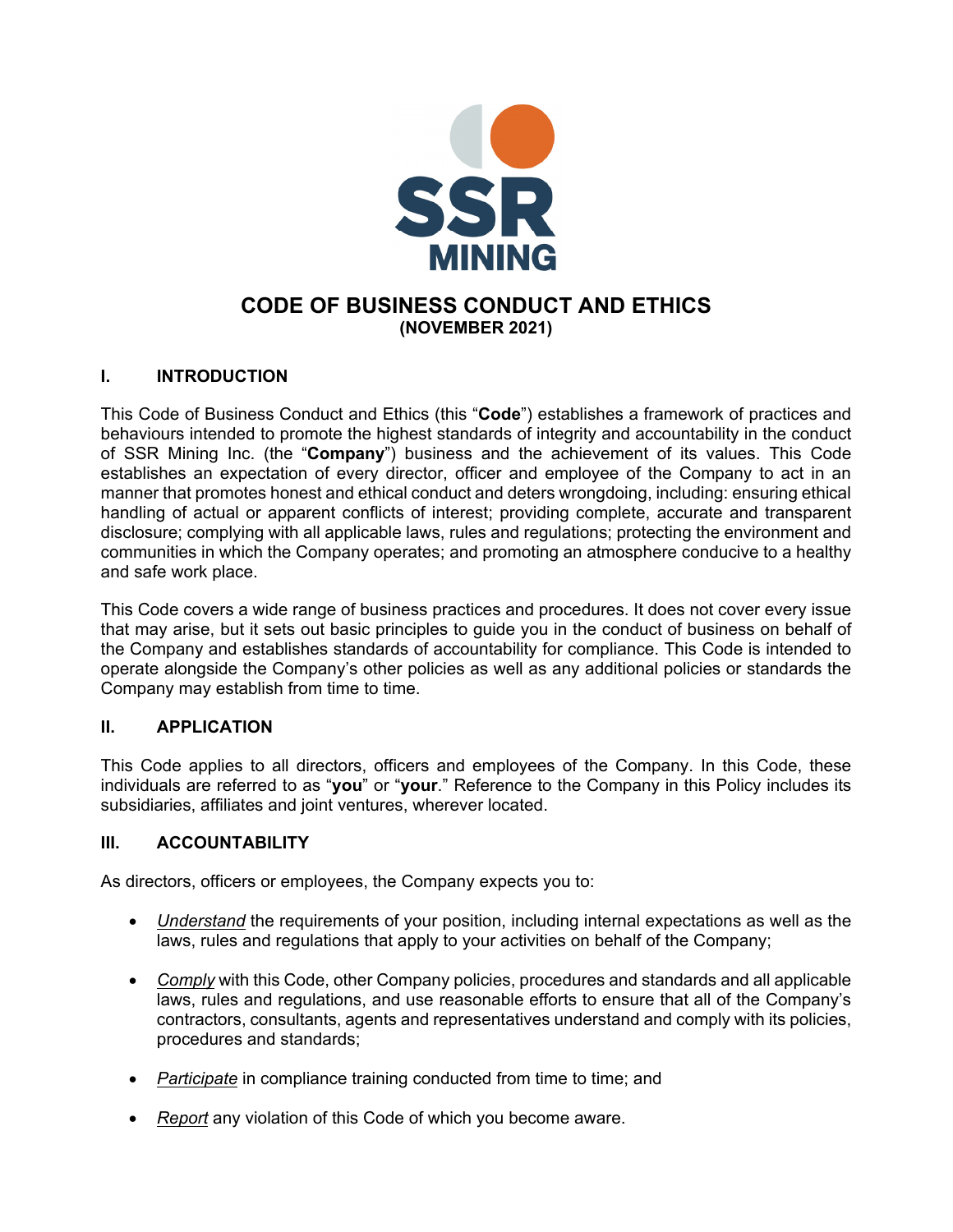Supervisors have a special responsibility to promote an ethical and compliant workplace. Supervisors must lead by example, while remaining watchful for potential misconduct. Supervisors must be able to explain and discuss this Code with those who report to them and encourage others to come forward with concerns. This includes taking the time to listen to others' concerns and questions, developing a relationship of trust with other employees, and reporting acts of misconduct. Supervisors must ensure that the employees they supervise feel confident that they can discuss their questions and concerns with you and report suspected violations of the Code without fear of retaliation.

## **IV. ADMINISTRATION**

The Company's Board of Directors has approved the standards of business conduct and ethics contained in this Code. The Board of Directors oversees compliance with this Code, which may be updated from time to time to reflect changes in the legal and regulatory framework applicable to the Company or the communities in which the Company operates.

The legal department is responsible for the administration of this Code. The Chief Legal and Administrative Officer may appoint a member of the Legal Department to be designated as the compliance officer from time to time (such designee to be referred to herein as the "**Compliance Officer**"). If no individual has been so designated as the Compliance Officer, the Chief Legal & Administrative Officer will be the Compliance Officer.

If you have questions about this Code, need guidance regarding any course of conduct or want to report a potential violation of this Code, you can first raise the matter with your immediate supervisor. However, if you are not comfortable raising the matter with your immediate supervisor, or you do not believe he or she will deal with, or has dealt with, the matter properly, you can raise the matter with your General Manager or Country Manager or the Compliance Officer. Directors and officers should direct any questions or concerns about this Code directly to the Compliance Officer or the Chair of the Audit Committee. Supervisors and managers are also encouraged to report concerns to the Compliance Officer or Chair of the Audit Committee. Nothing in this Code restricts any person, including directors and officers from reporting potential violations of this Code to any federal, regional, state, provincial or local governmental agency or commission.

### **V. ACCOUNTING POLICIES**

The Company will make and keep books, records and accounts that accurately present, in reasonable detail, all appropriate transactions, accounts and entries.

You may not directly or indirectly:

- Falsify or cause to be false or misleading any financial or accounting book, record or account;
- Manipulate any audit or destroy or tamper with any record, document or tangible object with the intent of obstructing a pending or contemplated audit, review or investigation;
- Make or cause to be made a false or misleading statement; or
- Omit, or cause another person to omit, any material fact necessary in connection with the audit of financial statements by independent accountants, the preparation of any required reports, whether by independent or internal accountants, or any other work which involves or relates to the filing of a document with the applicable Canadian securities regulatory authorities or the U.S. Securities and Exchange Commission (the "**SEC**").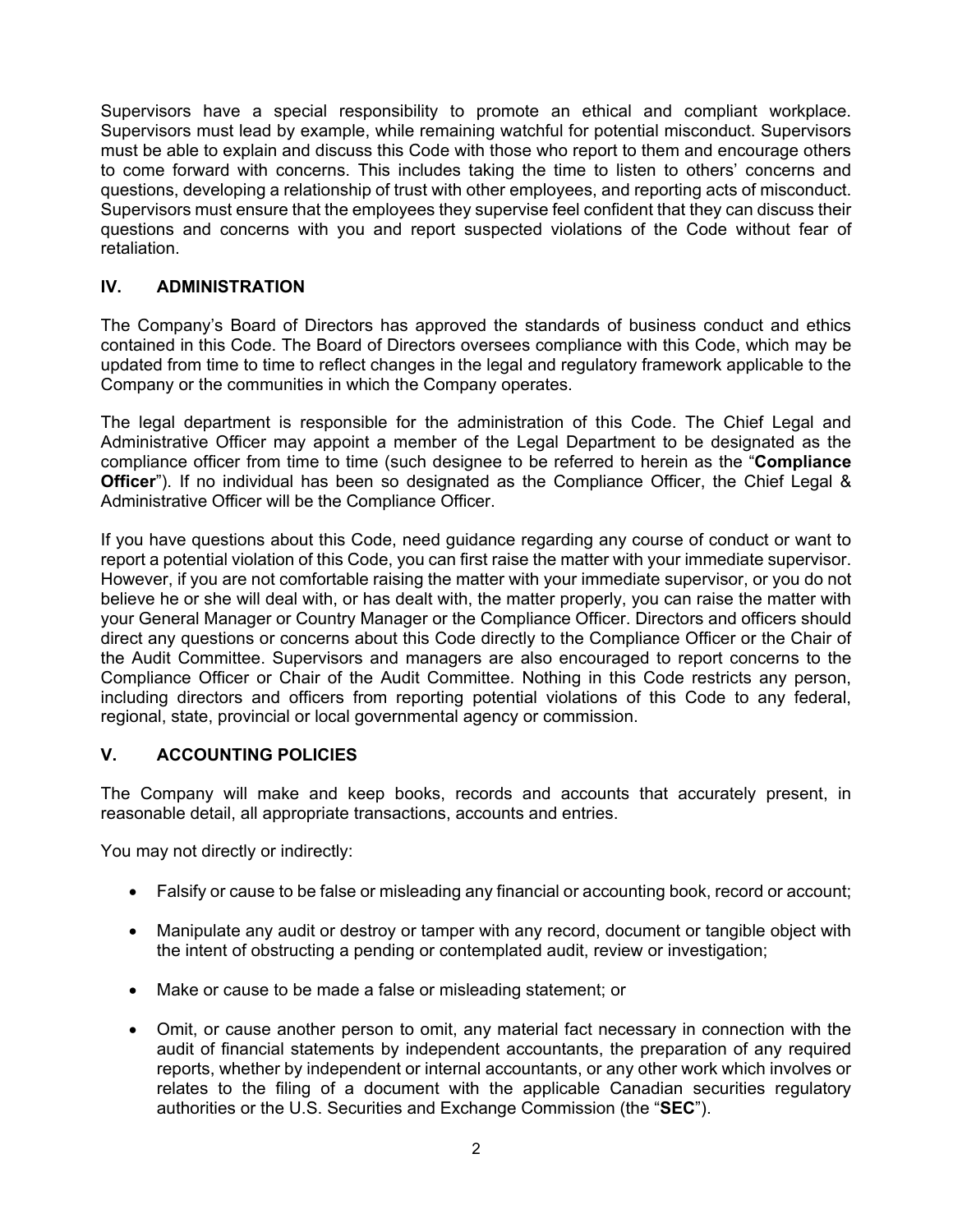Your involvement in any of these prohibited activities or other illegal conduct will subject you to penalties under applicable laws and regulations, as well as discipline by the Company up to and including dismissal.

## **VI. COMPLIANCE WITH LAWS, RULES AND REGULATIONS**

The Company is are committed to compliance with all applicable laws, rules and regulations in the jurisdictions in which the Company operates. The Company seeks to conduct its business with integrity and, in doing so, strives to comply both with the letter and the spirit of applicable laws, rules and regulations.

All illegal activities and conduct are prohibited, regardless of whether they are specifically identified in this Code. Where applicable laws do not govern a situation or where such laws are unclear or conflicting, you should discuss the situation with your local in-house counsel and/or the Compliance Officer.

Some local laws, rules and regulations may conflict with Canadian and U.S. laws, rules and regulations, or this Code and/or the Company's other policies, procedures and standards. Please consult with your local in-house counsel and/or the Compliance Officer if you perceive any conflict with the local laws in your country.

## **VII. COMPUTER AND INFORMATION SYSTEMS**

You may be provided with telephones, tablets, mobile devices and computers and software, including network access to computing systems such as the Internet and e-mail. You are responsible for the appropriate use of these assets. Except for limited personal use of the Company's telephones, tablets, mobile devices and computers/e-mail, such equipment may only be used for business purposes.

Subject to applicable local laws, you should not expect a right to privacy of e-mail, Internet or network use. All communications, e-mails or Internet use on Company equipment or networks may be subject to monitoring by the Company.

### **VIII. CONFIDENTIAL INFORMATION BELONGING TO OTHERS**

You must respect the confidentiality of information given in confidence by others, including but not limited to partners, suppliers, contractors, competitors, customers or acquisition or investment targets. Prior to receiving any confidential third-party information, you should ensure appropriate agreements are in place relating to the appropriate use of the confidential information and restrictions on disclosure. Any confidential information that you possess from an outside source, such as a previous employer, must not be disclosed to the Company so long as such information remains confidential. Unsolicited confidential information submitted to the Company should be refused, returned to the sender where possible and deleted, if received via the Internet.

## **IX. CONFIDENTIAL AND PROPRIETARY INFORMATION**

Confidential information is a valuable asset. All operations, activities and business affairs of the Company should be kept confidential to the greatest extent possible. Confidential information about the Company must be treated with strictest confidence and is not to be disclosed or discussed with others unless such parties are subject to an approved confidentiality agreement.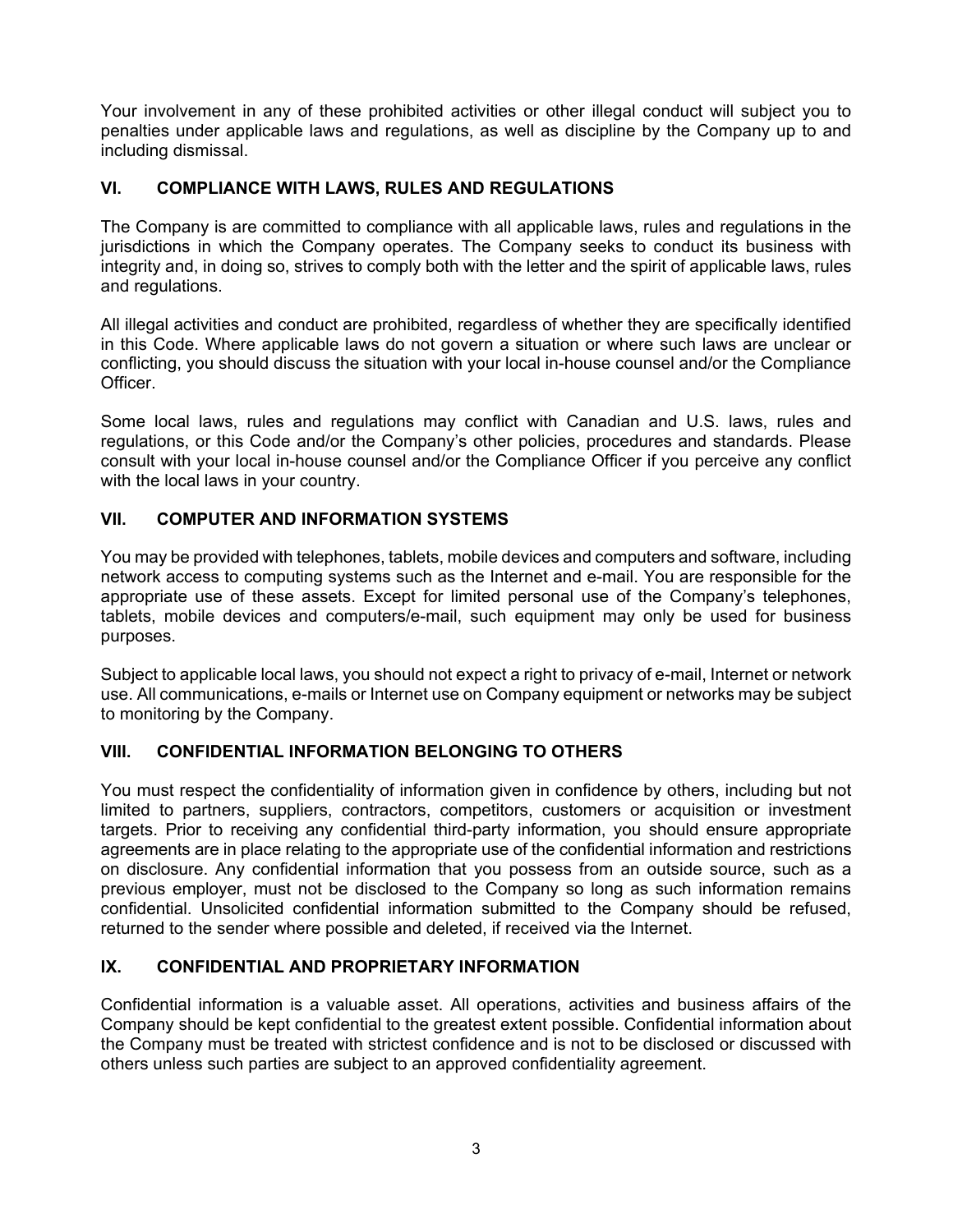Confidential and proprietary information includes any non-public business information of value to the Company, including but not limited to:

- Information regarding the Company's business, operations, properties, products, processes, services and equipment, or relating to its data, business plans, marketing strategies, engineering, contract negotiations and business methods or practices;
- Information relating to research, development, inventions, improvements or discoveries, trade secrets, intellectual property of any type or description, whether or not patentable or copyrightable;
- All records, notes, memoranda and other documents of any kind whatsoever containing information of a secret, proprietary or confidential nature relating to the Company made or compiled by you or made available to you prior to or during the term of your employment or association with the Company; and
- Information regarding the Company's employees and customers.

The unauthorized disclosure of confidential information could impair its value to the Company and provide competitors, suppliers or others with an unfair advantage. It can also result in insider trading, see Section "X. Insider Trading." You are responsible for safeguarding the Company's information and complying with established security controls and procedures. The Company's procedures relating to proper disclosure of confidential information are set out in the *Disclosure Policy*. You must hold all confidential information in trust solely for the Company's benefit and return to the Company on the termination of your employment or association or at any other time requested by the Company. The obligation to preserve confidential information continues even after your employment or association ends.

## **X. INSIDER TRADING**

If you are aware of any material, non-public information concerning the Company or any other public company, you are prohibited by applicable securities laws from:

- Buying or selling any of that company's securities (or derivatives relating to such securities), whether directly or indirectly through family members or other persons or entities or otherwise; or
- Disclosing such information to others, except in the necessary course of your employment with SSR Mining.

Please consult the *Insider Trading Policy* for further details regarding these issues and additional requirements.

## **XI. CONFLICTS OF INTEREST**

You have a primary business responsibility to the Company and must avoid any activity that may interfere or conflict, or have the appearance of interfering or conflicting, with the performance of this responsibility. Business decisions must be based solely on the best interests of the Company, without regard to personal, family or other external considerations.

A "conflict of interest" exists whenever an individual's personal interests interfere or conflict with the interests of the Company, or whenever an individual's position or responsibilities with the Company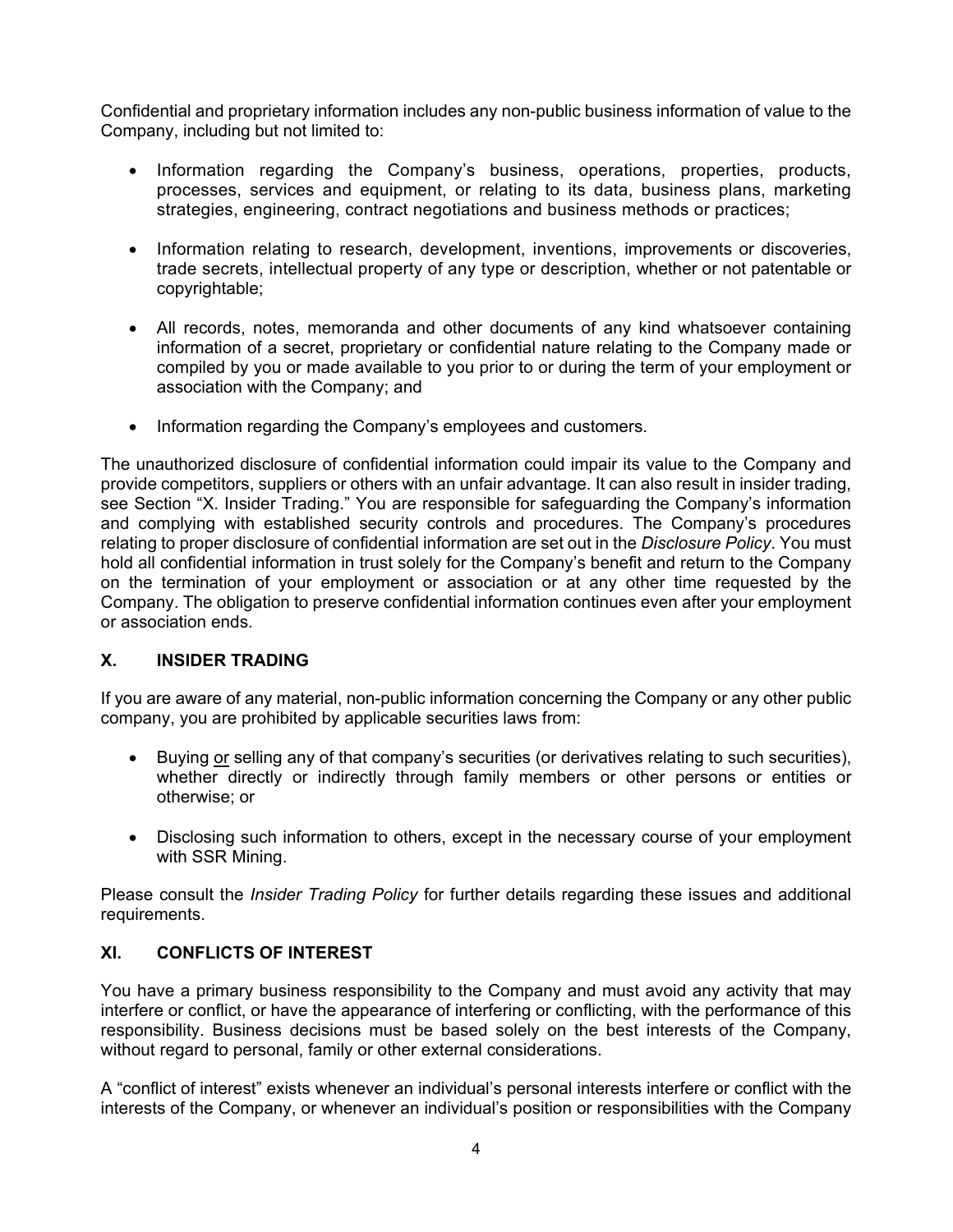present an opportunity for personal gain, including gain by a family member or other person in a personal or professional relationship with the individual, apart from the normal rewards of employment, officership, directorship or other relationship.

You must promptly disclose all potential conflicts of interest in writing to your supervisor, who should then report it to your General Manager or Country Manager and the Compliance Officer. If your supervisor is uncertain or may be involved in the conflict of interest, you should disclose it to the Compliance Officer. Directors and officers should disclose, in writing, any conflicts of interest (or possible conflicts of interest) to the Compliance Officer. While an actual or potential conflict of interest is not necessarily a violation of this Code, failing to disclose it is a violation.

Examples of potential conflicts of interest include:

 *Family Members* – Actions of family members may create a conflict of interest. For example, gifts to family members from an organization doing or seeking to do business with the Company are considered gifts to you and should be reported if they involve more than ordinary social amenity or are of more than nominal value. In addition, doing business for the Company with organizations where your family members are employed or that are partially or fully owned by your family members or close friends may create a conflict or the appearance of a conflict of interest.

For purposes of this Code, "family members" include any child, stepchild, grandchild, parent, stepparent, grandparent, spouse, sibling, mother-in-law, father-in-law, son-in-law, daughterin-law, brother-in-law, sister-in-law, persons in adoptive relationships with you, or domestic partner. Also included is any family member who lives with you or who is otherwise financially dependent on you, or on whom you are financially dependent.

- *Gifts, Entertainment, Loans, or Other Favors* You shall not seek or accept gifts, entertainment, loans, or other favors for personal gain from anyone soliciting business from, or doing business with, the Company if it is more than ordinary social amenity or of more than nominal value, or if doing so will obligate, appear to obligate or is intended to obligate or unduly influence you.
- You must not offer or provide anything to any person or organization for the purpose of influencing the person or organization in their business relationship with the Company.
- Additional restrictions apply when providing anything of value to a government official or employee, employee or agent of a state-owned or controlled enterprise, employee or agent of a public international organization, political party or official thereof or any candidate for a political office. Please refer to Section XVI "*Anti-Corruption and Anti-Bribery*; *Corruption of Foreign Public Officials Act and Foreign Corrupt Practices Act*" of this Code for more information.
- You are expected to deal with those advisors or suppliers who best serve the needs of the Company as to price, quality and service in making decisions concerning the use or purchase of goods or services.
- If you use the Company's advisors or suppliers in a personal capacity, you are expected to pay market value for the goods and services provided.
- *Outside Business Activities*  Officers and employees may not participate in outside employment, self-employment, or serve as officers, directors, partners or consultants for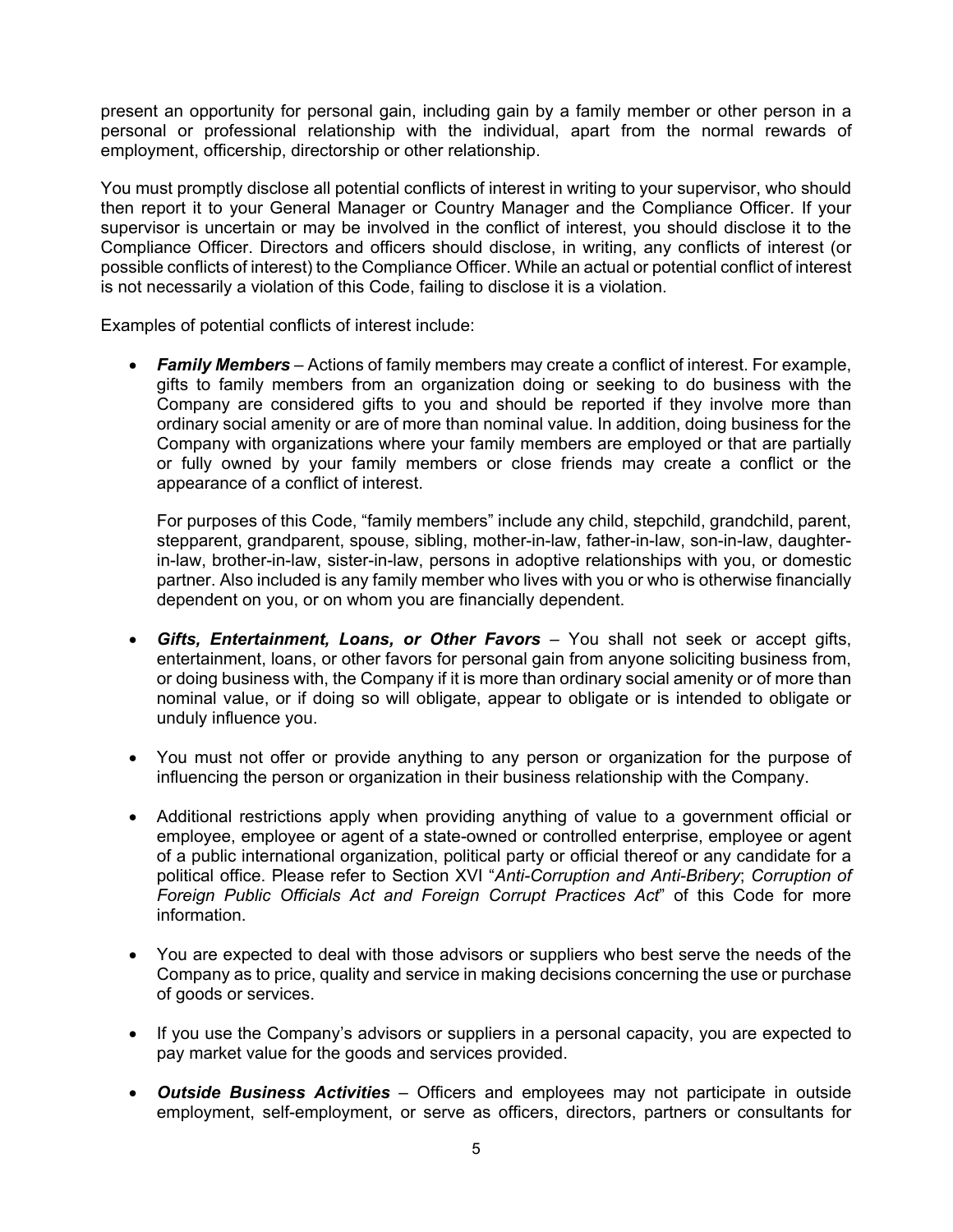outside organizations, if such activity: reduces work efficiency; interferes with your ability to act conscientiously in the Company's best interest; requires you to utilize any of the Company's assets, including proprietary or confidential procedures, plans or techniques; or negatively impacts the Company's reputation. No conflict should exist between your private interests and your duties on behalf of the Company.

You must obtain permission of your supervisor and your General Manager or Country Manager, or an applicable Vice President of the Company, before engaging in paid outside employment that might conflict with the interests of the Company.

### **XII. CORPORATE OPPORTUNITIES**

You have a duty to advance the Company's business interests. You are prohibited from:

- Taking for yourself, personally, opportunities that are discovered through the use of the Company's property, information, relationships or position;
- Using the Company's property, information, relationships or position for personal gain; or
- Competing with the Company.

#### **XIII. PROTECTION AND USE OF THE COMPANY ASSETS**

Company assets must be used in an efficient manner to achieve the business objectives of the Company. The Company's property should not be misused and may not be sold, loaned or given away regardless of condition or value without proper authorization. You are personally responsible for Company property entrusted to you and for the proper expenditure of Company funds, including money spent for travel expenses or for business entertainment. Theft, carelessness and waste have a direct impact on the Company's profitability.

You may not engage in any act that involves theft, fraud, embezzlement, misappropriation or wrongful conversion of Company property. Any such act will result in discipline up to and including dismissal and could result in criminal proceeding. This prohibition includes unauthorized use of communications equipment, computers and related facilities or other assets of the Company.

#### **XIV. DISCLOSURE PRINCIPLES AND POLICY**

The Company must make accurate, complete and timely disclosures and filings with the applicable Canadian securities regulatory authorities and the SEC and in our media communications and social media and website postings. Proper reporting of reliable, truthful and accurate information is a complex process involving multiple departments and personnel and coordination is essential to ensure that such public disclosure is consistently achieved.

You may be required to participate in the disclosure process in accordance with the *Disclosure Policy*, which is overseen by the Disclosure Committee. The disclosure process is designed to record, process, summarize and report material information about the Company as required by applicable laws, rules and regulations. Participation in the disclosure process is a requirement of a public company, and full cooperation with members of the Disclosure Committee and other officers, managers and employees in the disclosure process is a requirement of this Code.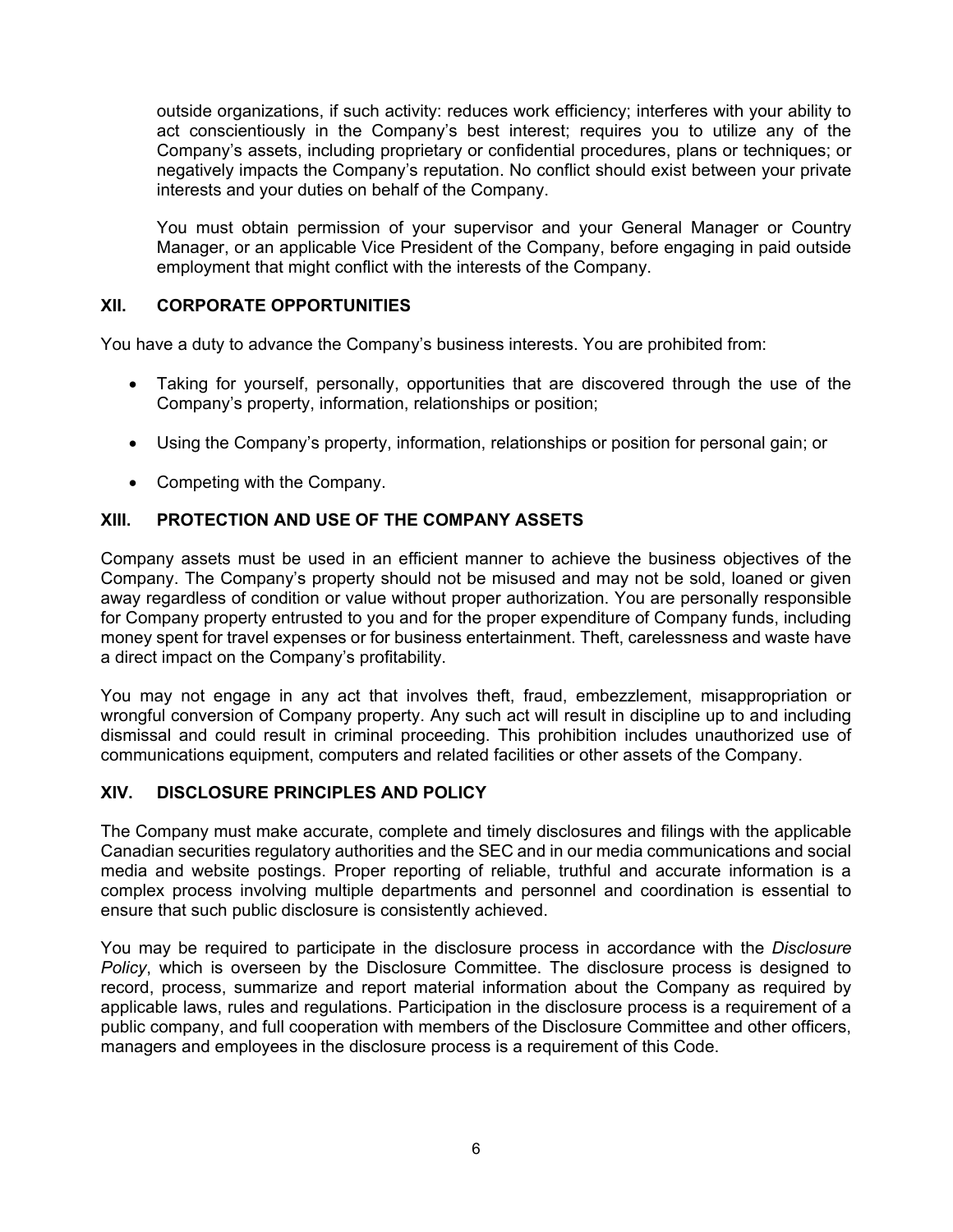You are required to assist the Company in providing reports and information that meet this standard. Any omission, misstatement or lack of attention to detail could result in a violation of applicable reporting laws, rules and regulations.

## **XV. FAIR DEALING WITH OTHERS**

The Company seeks to achieve continued success and obtain competitive advantages through superior performance, not through illegal or unethical business practices. You must not take unfair advantage of anyone through manipulation, concealment, abuse of privileged information, misrepresentation of material facts or any other unfair or deceptive practice.

### **XVI. ANTI-CORRUPTION AND ANTI-BRIBERY; CORRUPTION OF FOREIGN PUBLIC OFFICIALS ACT AND FOREIGN CORRUPT PRACTICES ACT**

The Canadian *Corruption of Foreign Public Officials Act* ("**CFPOA**") and the U.S. *Foreign Corrupt Practices Act* ("**FCPA**") prohibit giving anything of value, directly or indirectly, to foreign government officials or certain other individuals to obtain, retain or direct business for or to any person. Similar laws exist in the various other jurisdictions in which the Company operates. Accordingly, corporate funds, property or anything of value may not be, directly or indirectly, offered or given by you or an agent acting on behalf of the Company, to a government official or employee, employee or agent of a state-owned or controlled enterprise, employee or agent of a public international organization, political party or official thereof or any candidate for a political office. This includes any agent or other intermediary or a close family member or household member of any of the above persons for the purpose of influencing any act or decision of such party or person or inducing such party or person to use its or his influence, or to otherwise secure any improper advantage, in order to assist in obtaining or retaining business for, or directing business to, any person.

You are also prohibited from offering or paying anything of value to any person if you know or have reason to know that all or part of such payment will be used for the above-described prohibited actions, such as situations when intermediaries or agents are used to channel payments to government officials.

In addition to complying with the CFPOA and FCPA, you are required to comply with local antibribery and anti-corruption laws in the jurisdictions in which the Company conducts business. You are also expected to comply with the Company's additional policies, programs, standards and procedures related to anti-corruption compliance. The Company prohibits improper payments in all activities, whether with governments or with private parties. Those offering, promising or paying a bribe can subject the Company and themselves to civil and criminal penalties. Please refer to the *Anti-Corruption Policy* and procedures implemented in respect of such policy for more information.

If you become aware of or receive any solicitation for, or offer of, money or a gift that is intended to influence an official decision or business decision inside or outside of the Company, you should report it to your supervisor, your General Manager or Country Manager, and the Compliance Officer immediately. See also Section "XX. Reporting and Enforcement" for more information regarding reporting potential violations of this Code and law.

## **XVII. HEALTH, SAFETY, ENVIRONMENT & CORPORATE SOCIAL RESPONSIBILITY**

The Company is committed to managing and operating its assets in a manner that is protective of human health and safety and the environment, respects human rights and involves active engagement with host communities. The Company's highest priority is the health and safety of its employees, contractors, and the communities where it operates. The Company recognizes that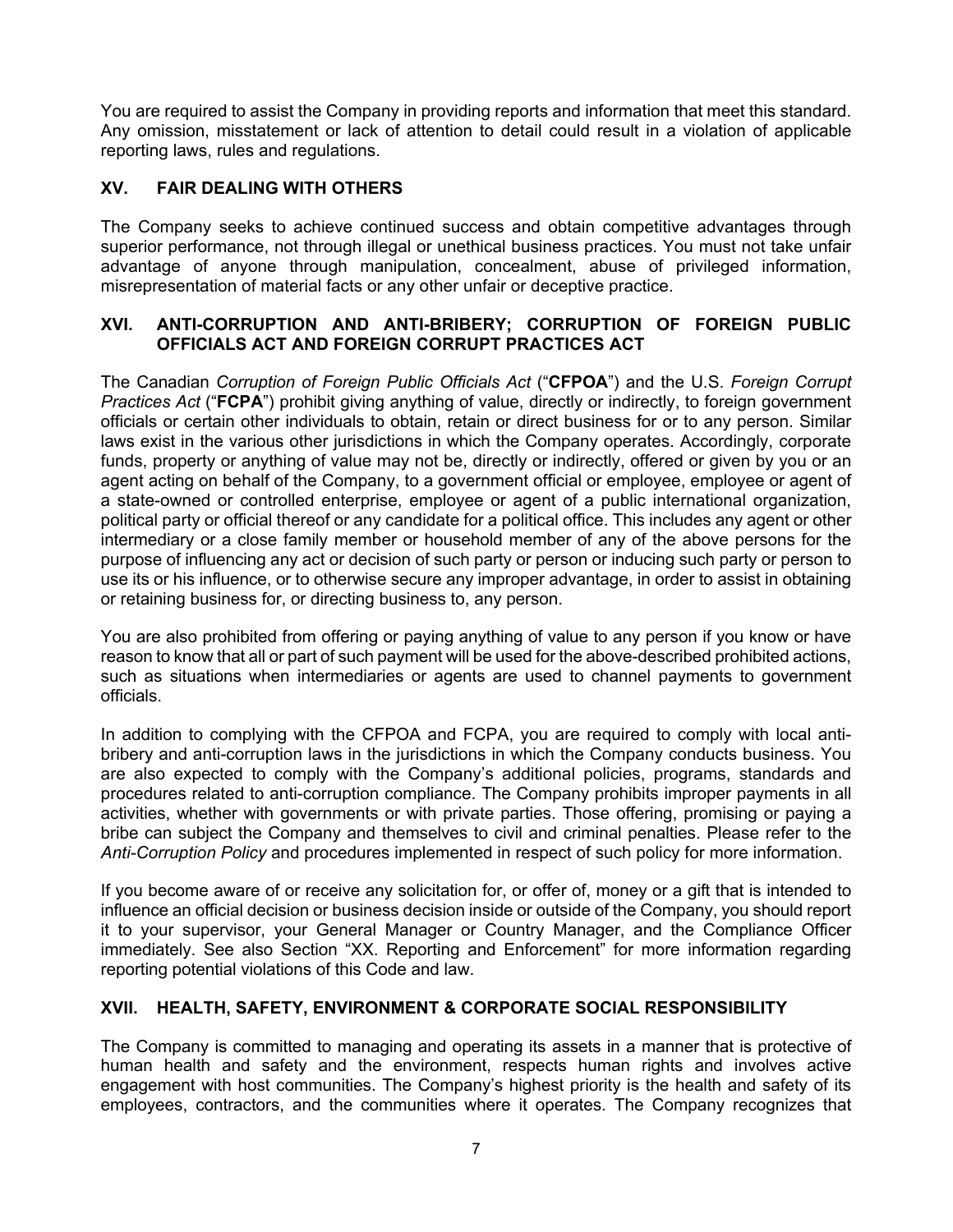health, safety, and quality of life are interdependent, and that its commitment to health, safety and the protection of the environment is critical to building sustaining relationships with stakeholder and the communities where the Company operates, and to delivering value for the Company's investors.

The Company complies with all applicable health, safety and environmental laws and regulations. You are also expected to comply with the Company's policies, management systems, standards and procedures relating to health, safety, security, the environment, human rights, community engagement and corporate social responsibility.

## **XVIII. PROHIBITED SUBSTANCES**

While on Company property or conducting business on behalf of the Company, you are prohibited from using alcohol, cannabis, illegal drugs or other items, including legal drugs which may impair the ability to perform your work duties and responsibilities, other than the consumption of alcoholic beverages at a Company event duly authorized by the most senior officer in attendance. In those limited circumstances in which the consumption of alcohol is permitted, you are expected to act in accordance with this Code in all regards and not take any action to compromise your own safety or the safety and security of any other personnel or guests. You are also prohibited from reporting to work while under the influence of alcohol, cannabis or illegal drugs.

You are also prohibited from possessing or using firearms, weapons or explosives on Company property unless specifically required to do so to perform your duties and responsibilities or as otherwise authorized by your General Manager or Country Manager.

## **XIX. RESPECTFUL WORKPLACE**

Respect for the rights and dignity of others is an integral part of the Company's commitment to promoting a positive, respectful and collaborative work environment. The Company will not tolerate harassment in any form or permit unlawful discrimination of any nature, including on the basis of race, religion, ethnicity, national origin, colour, gender, age, sexual orientation, citizenship, marital status, pregnancy or disability or any other legally protected status.

### **XX. REPORTING AND ENFORCEMENT**

You should be alert to situations and actions that could violate laws, rules or regulations or the standards of conduct set out in this Code. If you believe your own conduct or that of a fellow employee may have violated any such laws, rules or regulations or this Code, or that such a violation will occur, you have a responsibility to report the matter, in as much detail as possible, to facilitate an appropriate investigation in accordance with this Code and the *Whistleblower Policy*.

- You have a responsibility to report all suspected violations of this Code to your supervisor or, where appropriate, your General Manager or Country Manager.
- Directors and officers have a responsibility to report all suspected violations of this Code to the Compliance Officer or the Chair of the Audit Committee.
- Supervisors and managers are also encouraged to report concerns to the Compliance Officer or Chair of the Audit Committee.
- If you wish to report a suspected violation of this Code anonymously, you may do so in accordance with the *Whistleblower Policy*.